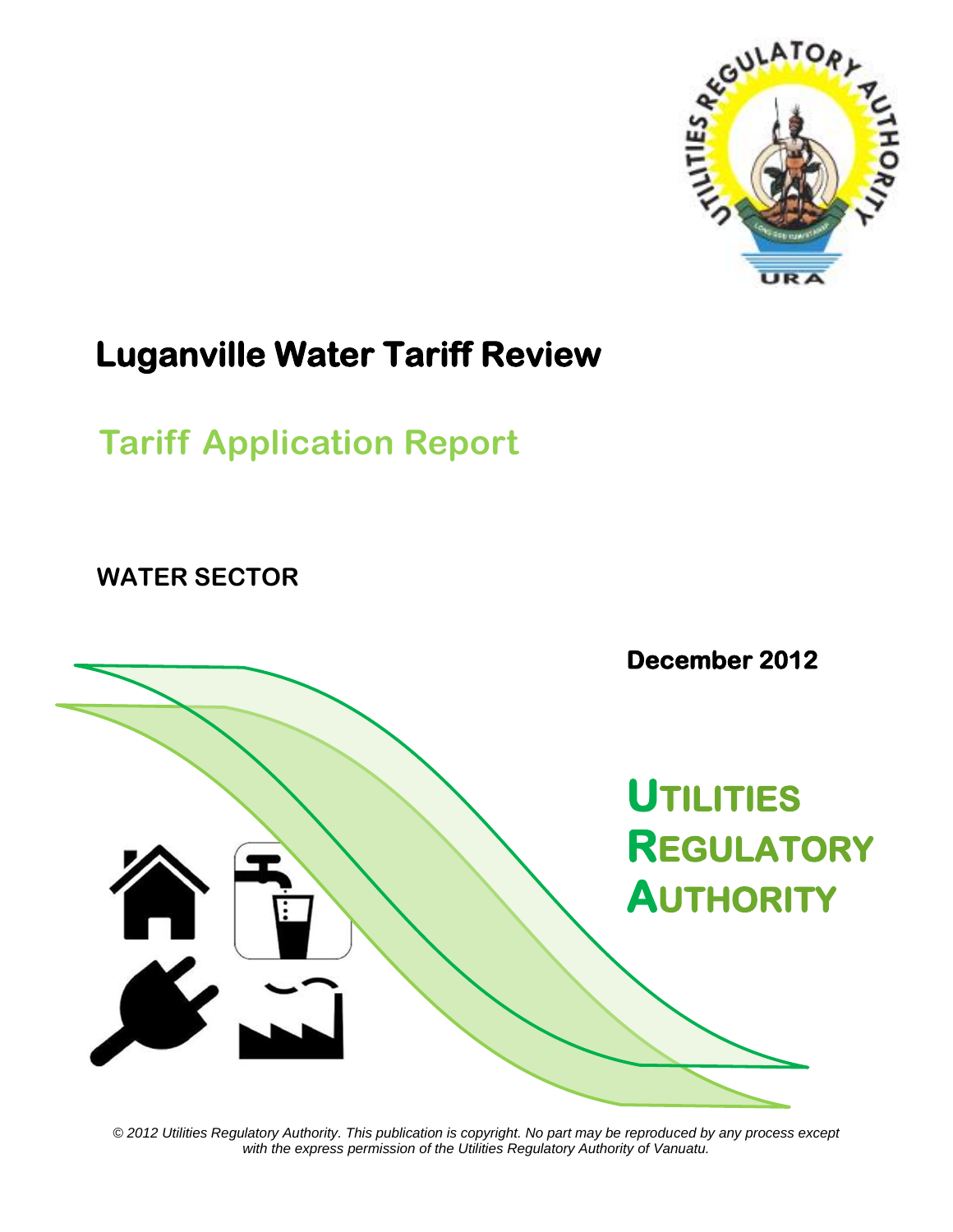## Executive Summary

At the request of the Ministry of Infrastructure and Public Utilities, the Utilities Regulatory Authority is conducting a review of water prices in Luganville. Based on the agreed methodology, the Public Works Department have provided an initial application for a new tariff level. The table shows the initial proposal for a new tariff for water in Luganville.

| Type of fee                       | Proposed tariff (VUV) |
|-----------------------------------|-----------------------|
| Fee per m3 used (local customers) | 65                    |
| Fee per m3 used (ships)           | 81                    |
| Deposit fee                       | 6261                  |
| Reconnection fee                  | 3756                  |

Key assumptions used to calculate this tariff level are listed in the table below:

| <b>Metric</b>                                              | <b>Assumed value</b>                                                                       |  |
|------------------------------------------------------------|--------------------------------------------------------------------------------------------|--|
| <b>Demand forecast</b>                                     |                                                                                            |  |
| Annual growth rate in number of "Local customers"          | $3.43\%$ per year                                                                          |  |
| Annual growth rate in number of "Ships"                    | 7% per year                                                                                |  |
| Annual growth in average consumption for "Local customers" | $0.79\%$ per year                                                                          |  |
| Annual growth in average consumption for "Ships"           | $0\%$ per year                                                                             |  |
| Reconnection rate                                          | 0% per year (no data available)                                                            |  |
| Leakages                                                   | 42% of water pumped                                                                        |  |
| Billing losses for "Local customers"                       | 6.82% of meter readings                                                                    |  |
| Billing losses for "Ships"                                 | $0\%$ of meter readings                                                                    |  |
| <b>Operating costs forecast</b>                            |                                                                                            |  |
| Electricity consumed per m <sup>3</sup> pumped             | $0.468$ kWh                                                                                |  |
| Number of staff                                            | 10 (constant through forecast period)                                                      |  |
| Average salary per staff                                   | VUV 220,690 per quarter, with 50% of<br>staff receiving VUV 40,000 incremental<br>annually |  |
| Overtime per staff                                         | VUV 93,600 per quarter                                                                     |  |
| Fuel cost                                                  | VUV 324,000 per quarter                                                                    |  |
| Treatment chemical usage per m <sup>3</sup> pumped         | $0.011$ litres per m <sup>3</sup> pumped                                                   |  |
| Treatment chemical cost                                    | VUV 35,775 for 200 litres                                                                  |  |

Utilities Regulatory Authority, Luganville Water Tariff Review Tariff Application Report, December 2012 Page **2** of **20**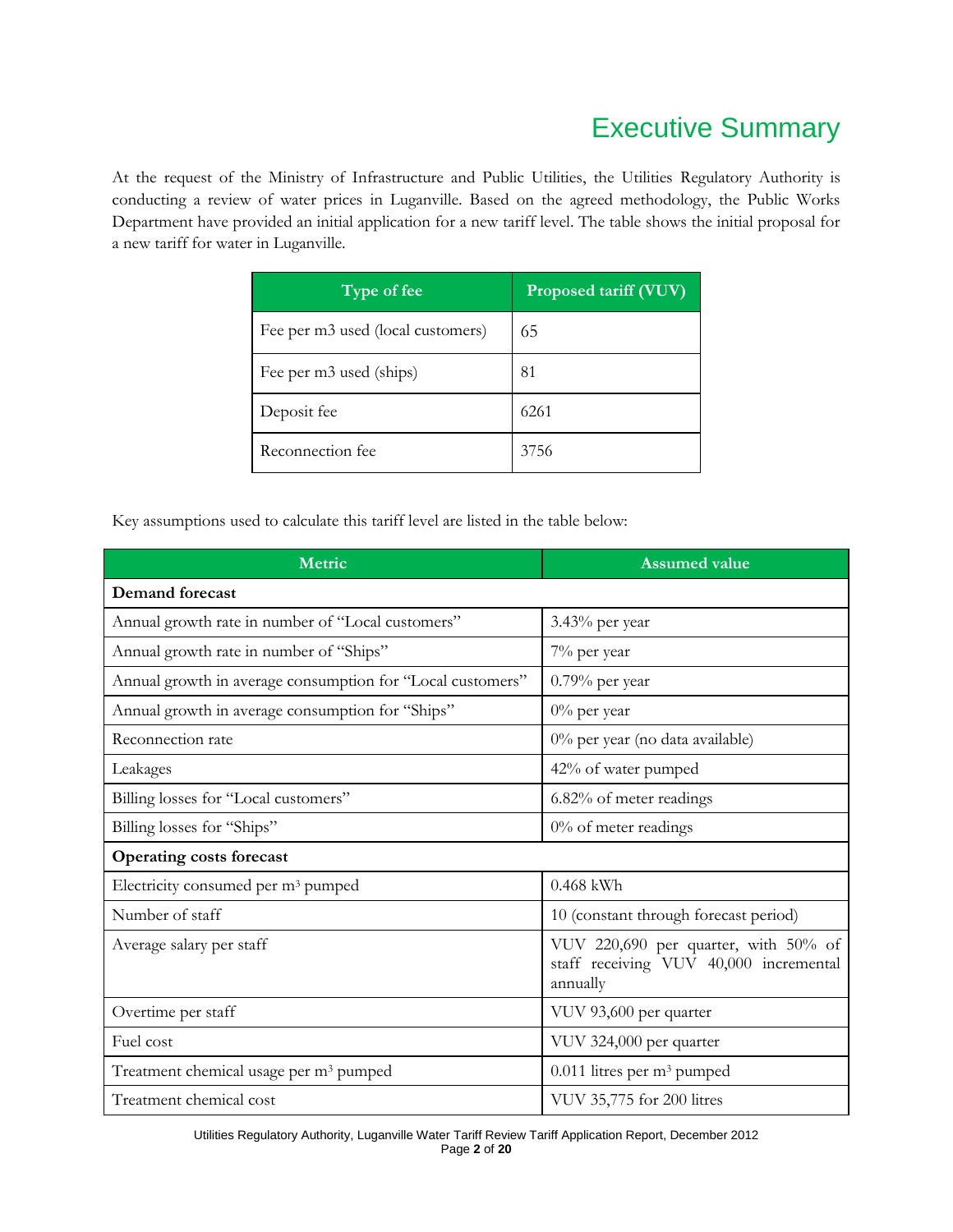| Office equipment & supplies      | VUV 48,279 per quarter    |  |
|----------------------------------|---------------------------|--|
| Water and safety boots           | VUV 7,251 per quarter     |  |
| Infrastructure                   |                           |  |
| <b>Regulated Asset Base</b>      | VUV 0 (no data available) |  |
| Investment                       | VUV 2,640,000 per year    |  |
| Depreciation                     | VUV 2,640,000 per year    |  |
| <b>Cost of Capital</b>           |                           |  |
| Weighted Average Cost of Capital | No data available         |  |
| <b>Required Revenue</b>          |                           |  |
| Provisions                       | VUV 0 (no data available) |  |
| Bad debt                         | $5.68\%$                  |  |

All stakeholders are invited to provide comments on this initial proposed tariff level and the assumptions used in its calculation. All comments provided will be taken into account in the formulation of the Authority's Draft Decision.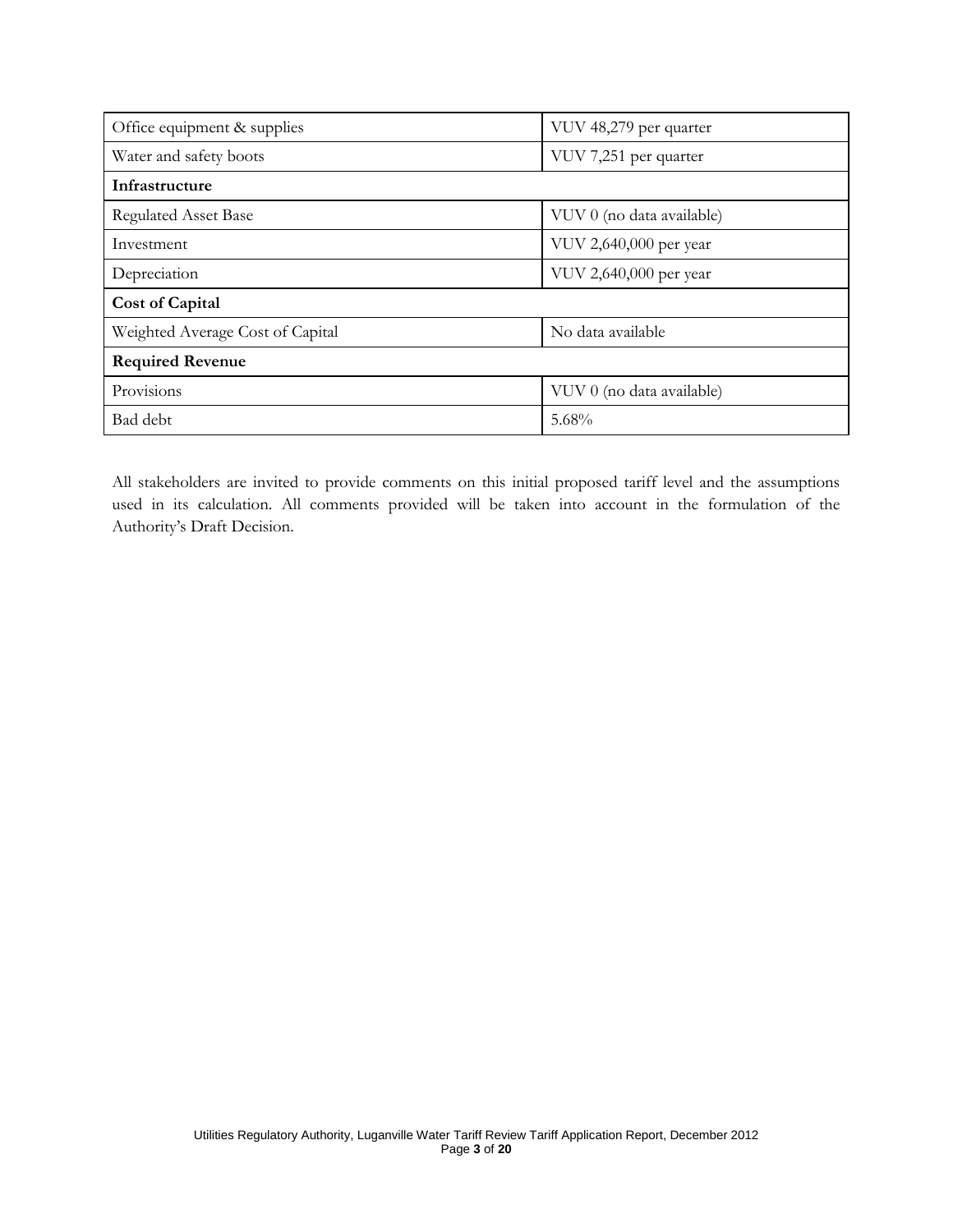## How to respond to this paper

All stakeholders including the Government, the Public Works Department, other utilities, existing customers and other members of the public are invited to comment on this paper. Responses and information received will be considered in the formalisation of the Authority's Draft Decision.

The Authority will be seeking responses as part of its public consultation process. Stakeholders are encouraged to contact the Authority to file submissions or ask any questions.

Submissions can be made until

#### **21 January 2013**

and they can be made in person at the Office of the Utilities Regulatory Authority in the VNPF Building in Port Vila on the Ground Floor

mailed to

Luganville Water Tariff Review Utilities Regulatory Authority P.M.B 9093 Port Vila, Vanuatu

emailed to

Maureen Malas *Project Manager – Luganville Water Tariff Review* Utilities Regulatory Authority [mmalas@ura.gov.vu](mailto:mmalas@ura.gov.vu)

or called in by telephone to the Utilities Regulatory Authority at +678 23335

Submissions will be made available on the Authority's website in accordance with the Authority's submission policy. Any material that is confidential should be clearly marked as such.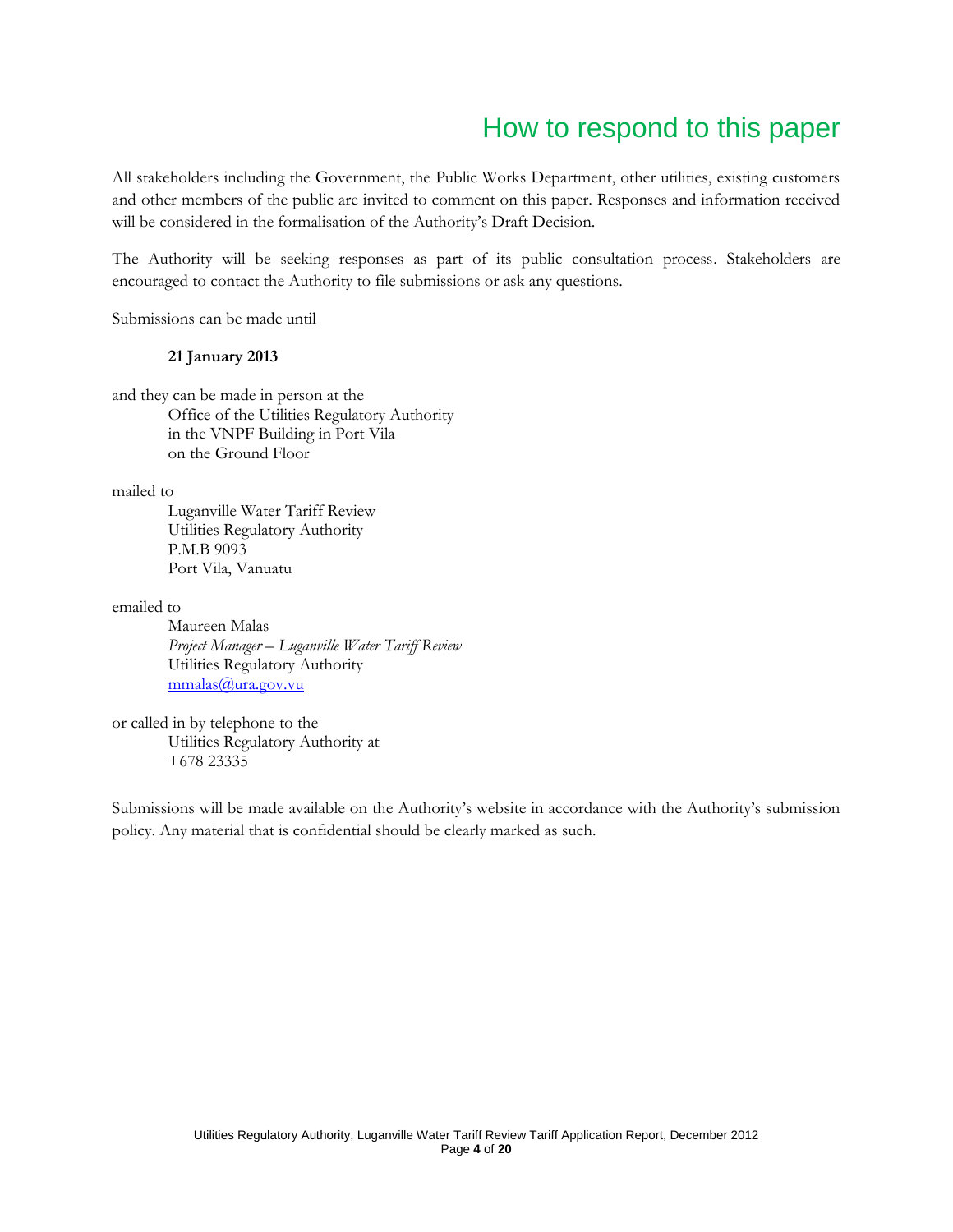## **Contents**

| 1.    |  |
|-------|--|
| 1.1   |  |
| 1.2   |  |
| 1.3   |  |
| 1.4   |  |
| 1.5   |  |
| 2.    |  |
| 2.1   |  |
| 2.2   |  |
| 3.    |  |
| 3.1   |  |
| 3.2   |  |
| 3.3   |  |
| 3.3.1 |  |
| 3.3.2 |  |
| 3.3.3 |  |
| 3.3.4 |  |
| 3.4   |  |
| 3.4.1 |  |
| 3.4.2 |  |
| 3.4.3 |  |
| 3.5   |  |
| 3.6   |  |
| 3.7   |  |
| 3.7.1 |  |
| 3.7.2 |  |
| 3.8   |  |
| 3.9   |  |
| 4.    |  |
| 5.    |  |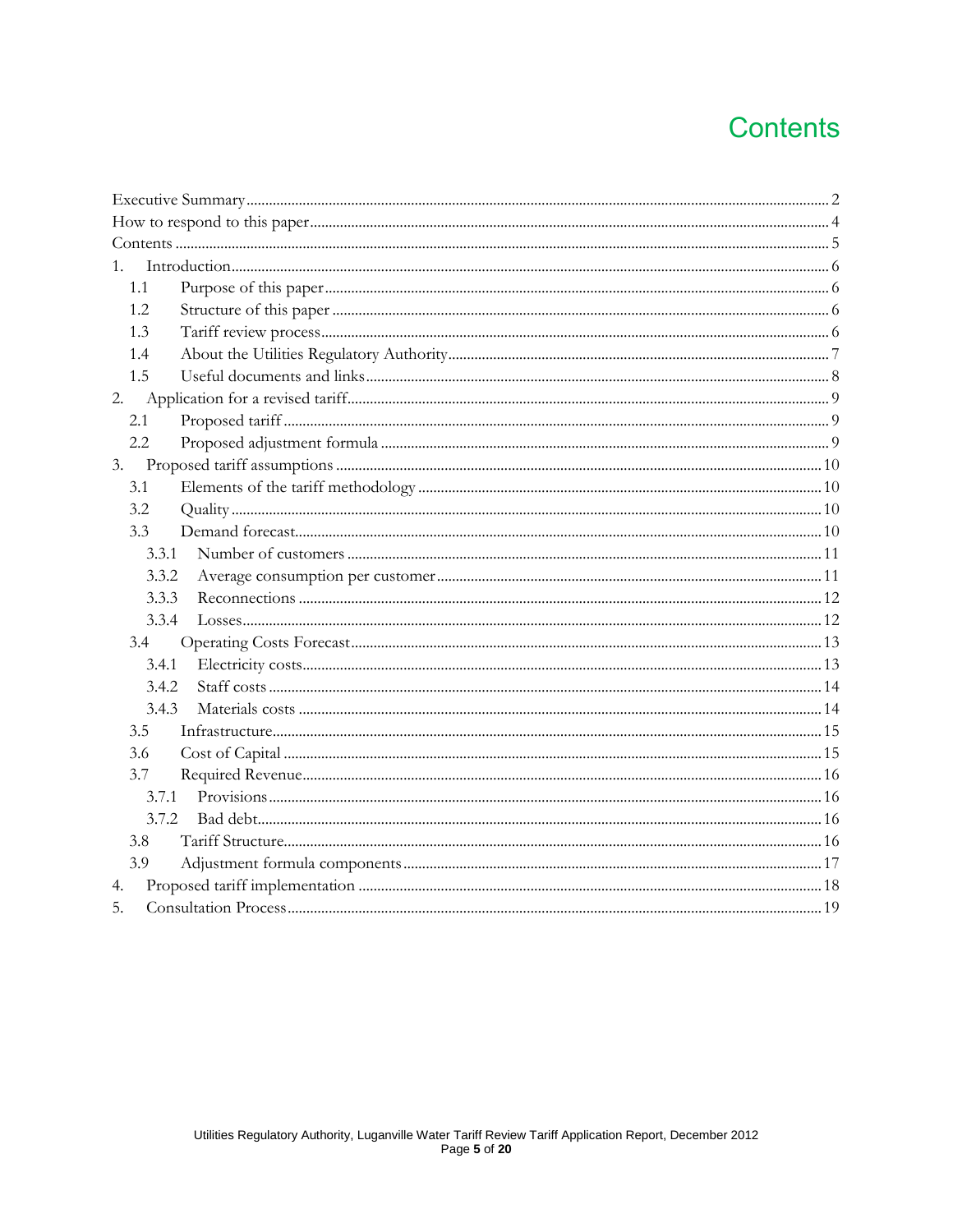## 1. Introduction

## 1.1 Purpose of this paper

This report describes the initial application from the Public Works Department (PWD) for a revised tariff for water services in Luganville, with all assumptions used and all evidence provided to support the assumptions. This tariff application is calculated according to the methodology laid out in the Luganville Tariff Review Framework Paper. All interested parties are invited to submit comments on this tariff application, the assumptions, and the supporting evidence.

## 1.2 Structure of this paper

This paper is structured into the following sections:

- Chapter 2, 'Application for a revised tariff,' describes the proposed tariff level and compares with the existing tariff.
- Chapter 3, Proposed tariff assumptions,' describes the assumptions used in the calculation of the proposed tariff, and provides all supporting evidence.
- Chapter 4, 'Consultation process,' describes the consultation process that will be undertaken to facilitate stakeholder engagement with the tariff review.

## 1.3 Tariff review process

The process of the tariff review is designed to ensure that stakeholders are able to participate and contribute valuable comments at each stage of the review process. The different stages and timings of the tariff review process are:

| <b>Stage</b>            | <b>Description</b>                                                                   | <b>Status</b>                    |
|-------------------------|--------------------------------------------------------------------------------------|----------------------------------|
| Issues Paper            | Description of key issues that impact the tariff<br>review                           | Published 8 November 2012        |
| Consultation<br>Stage 1 | Stakeholders are invited to comment on the Issues<br>Paper                           | Closed 7 December 2012           |
| Framework paper         | Description of the tariff-setting methodology and<br>process                         | Planned for 21 December 2012     |
| Tariff application      | Initial proposal of new tariff level from the utility<br>with supporting evidence    | This paper                       |
| Consultation<br>Stage 2 | Stakeholders are invited to comment on the<br>Framework Paper and Tariff Application | Planned to close 21 January 2013 |
| Draft decision          | Draft tariff determination by the Authority                                          | Planned for 1 February 2013      |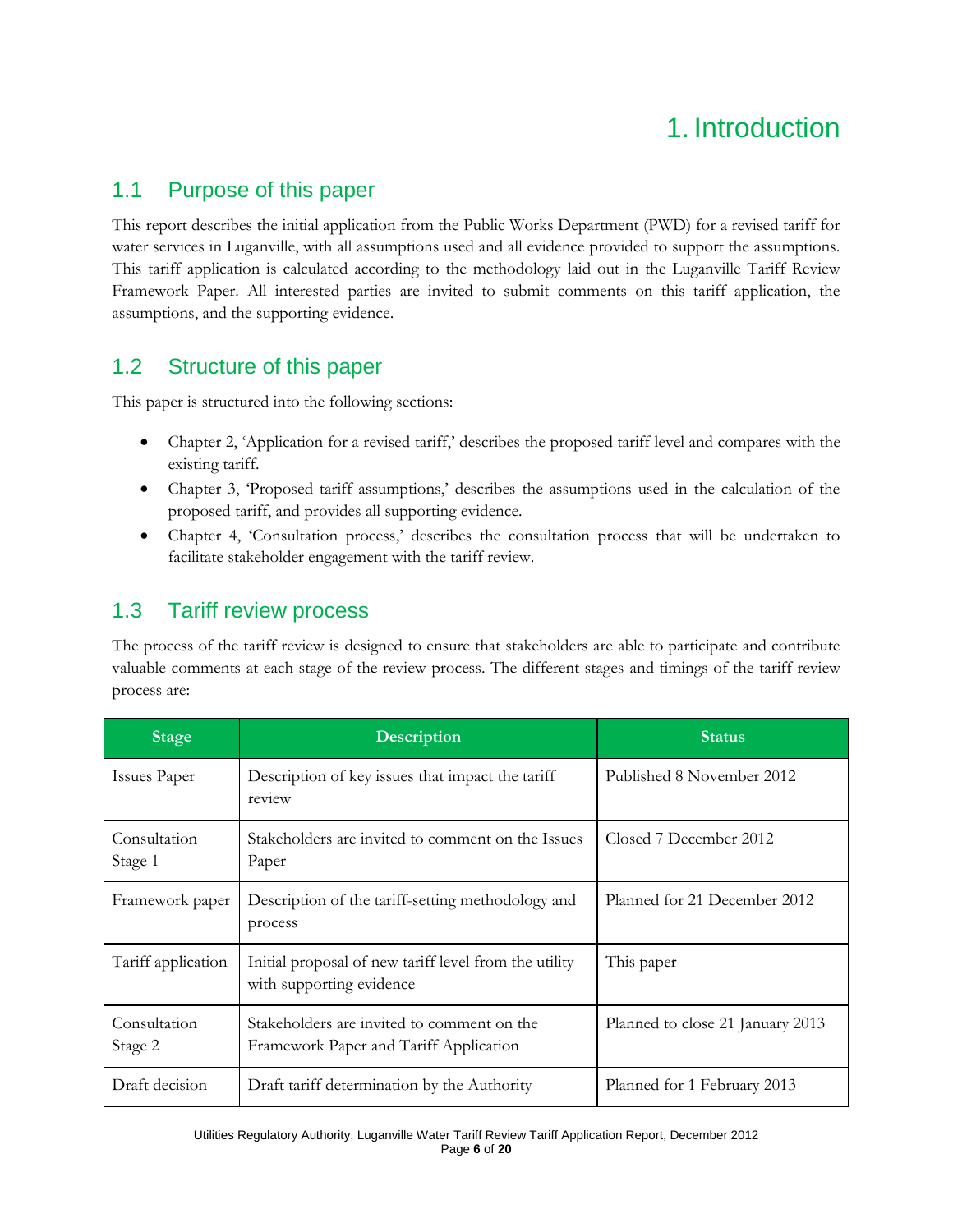| Consultation<br>Stage 3 | Stakeholders are invited to comment on the<br>Authority's draft tariff decision | Planned to close 15 March 2013 |
|-------------------------|---------------------------------------------------------------------------------|--------------------------------|
| Final decision          | Stakeholders are informed of the Authority's final<br>tariff decision           | Planned for 1 April 2013       |

After the final decision has been published, the new tariff will take effect once it has been gazetted, following approval from the relevant minister.

## 1.4 About the Utilities Regulatory Authority

The Utilities Regulatory Authority was established on the 11 February 2008 under the *Utilities Regulatory Authority Act No 11 of 20*07 (the URA Act). The URA Act established the Authority as an independent economic regulator for pricing, access, standards and monitoring of concession agreements. The regulated services defined in the URA Act are the supply of electricity or water services.

The Authority provides continued and expanded support to the Vanuatu Government's microeconomic reform program. This program was designed to improve the efficiency and competitiveness of Vanuatu's economy through the reform of the electricity, water and other current and former government business enterprises.

The Government perceived the establishment of an independent regulatory body as necessary to ensure that the benefits of the industry structuring and concession arrangements were passed on to household, commercial and industrial customers.

The primary objective of the Authority is to 'improve access to electricity and water services and to protect the long-term interests of Vanuatu's consumers with regards to the price, quality and reliability of electricity and water services.'

This objective is central to the framework of economic regulation that facilitates the efficiency and financial viability of regulated utilities, prevents misuse of monopoly power and ensures that customers benefit from quality improvements and efficiency gains over the longer term.

The functions of the Authority, as expressed in the URA Act under which it is constituted, are:

- to exercise the functions and powers conferred by the URA Act or by any other Act in furtherance of the purpose of the URA Act;
- to provide advice, reports and recommendations to the Government relating to utilities;
- to inform the public of matters relating to utilities;
- to assist consumers to resolve grievances;
- to investigate and act upon offences under the URA Act ;
- to advise the Minister on any other matter referred to the Authority by the Minister; and
- to administer and monitor compliance of Concession Agreements under the URA Act.

In accordance with its Charter of Consultation and Regulatory Practice the Authority aims to be: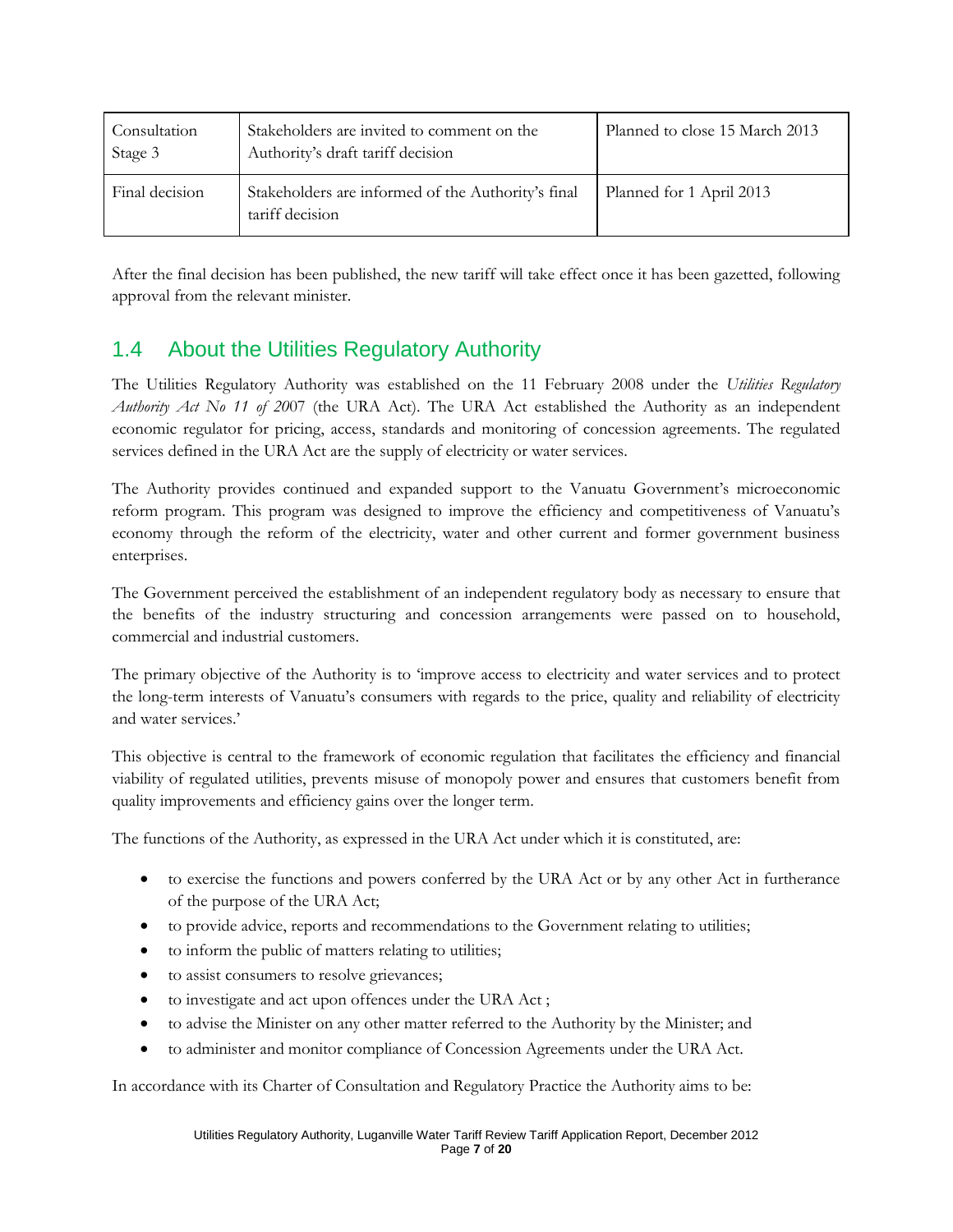- independent, balanced and fair by ensuring its advice does not reflect undue influences and is consistent with its statutory objectives; and
- open and transparent by publishing its findings and conclusions.

Section 18 of the URA Act grants the Authority the power to determine the maximum price which may be charged in relation to any aspect of a regulated service in any place.

## 1.5 Useful documents and links

Readers of this report may also find it useful to review the following reports and documents, available on the Authority's website [www.ura.gov.vu:](http://www.ura.gov.vu/)

- Utilities Regulatory Authority Luganville Water Tariff Review Framework Paper, December 2012
- Utilities Regulatory Authority Luganville Water Tariff Review Consultation Stage 1 Report, December 2012
- Utilities Regulatory Authority Luganville Water Tariff Review Issues Paper, November 2012
- Utilities Regulatory Authority Annual Report 2011
- Utilities Regulatory Authority Act No. 11 of 2007 and Amendment (2010)
- Water Supply Act 1955 and Amendments
- Public Health Act 1994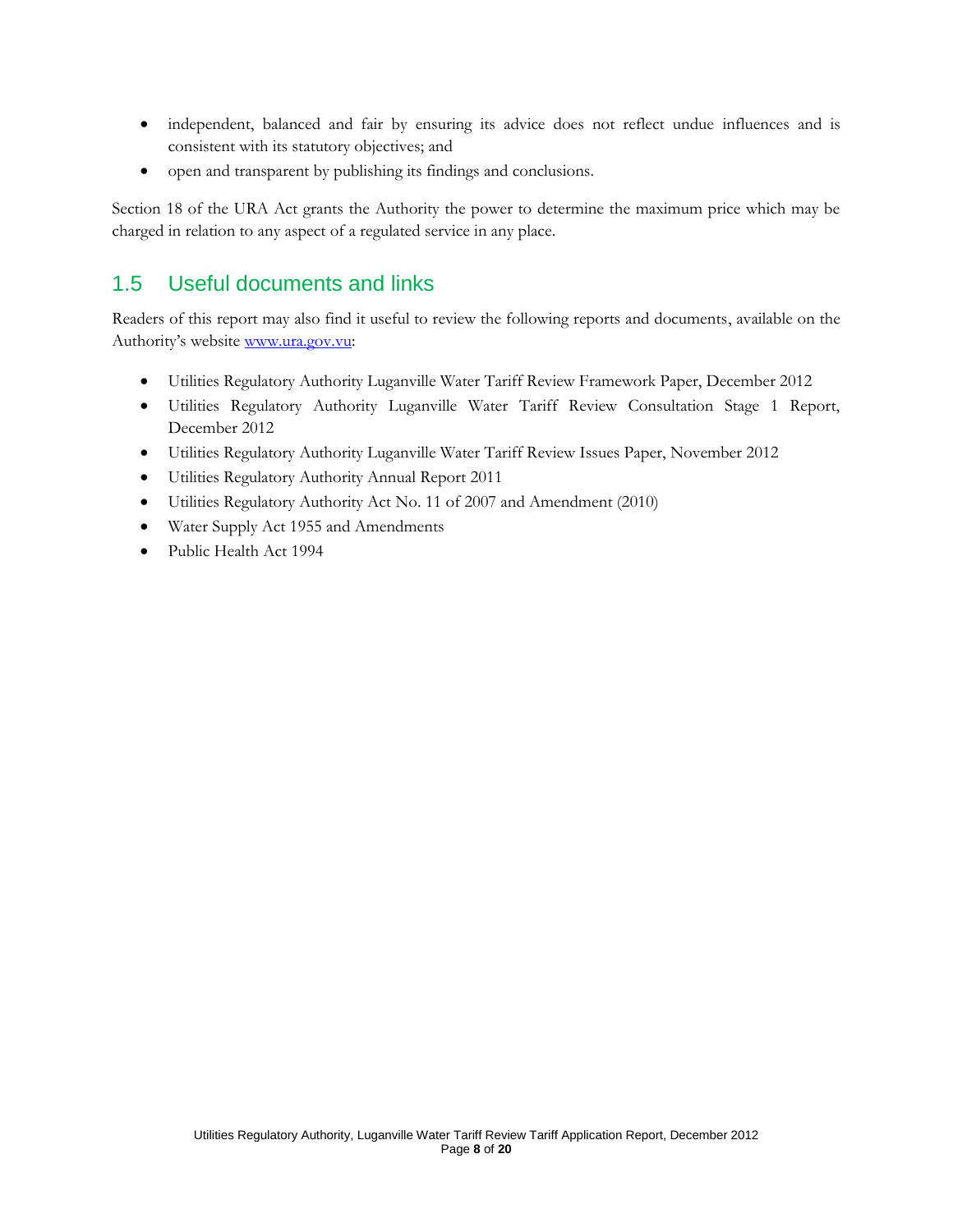## 2.Application for a revised tariff

The URA has received an initial application for a new tariff level for water services in Luganville from the Public Works Department (PWD). This application consists of a financial model containing a five-year forecast of demand, operating costs, and infrastructure investment for the water network in Luganville. In addition, evidence has been provided to support the assumptions used in the financial model.

### 2.1 Proposed tariff

The table below compares the proposed tariff with the current level.

| Type of fee                       | Current tariff (VUV) | Proposed tariff (VUV) | <b>Change</b> |
|-----------------------------------|----------------------|-----------------------|---------------|
| Fee per m3 used (local customers) | 52                   | 65                    | $+25.2%$      |
| Fee per m3 used (ships)           | 65                   | 81                    | $+25.2%$      |
| Deposit fee                       | 5000                 | 6261                  | $+25.2%$      |
| Reconnection fee                  | 3000                 | 3756                  | $+25.2%$      |

## 2.2 Proposed adjustment formula

In addition to the tariff level described above, an adjustment formula has been suggested that will change the tariff according to fluctuations in the cost of electricity. The proposed formula is:

$$
P = P_0 \times \left[ 0.44 + \left( 0.56 \cdot \frac{E}{E_0} \right) \right]
$$

Where:

 $P =$  The base price for the quarter

 $P_0 = 65$  vatu

 $E =$  The average base price of electricity for the three months prior to the quarter

 $E_0 = 52.22$  vatu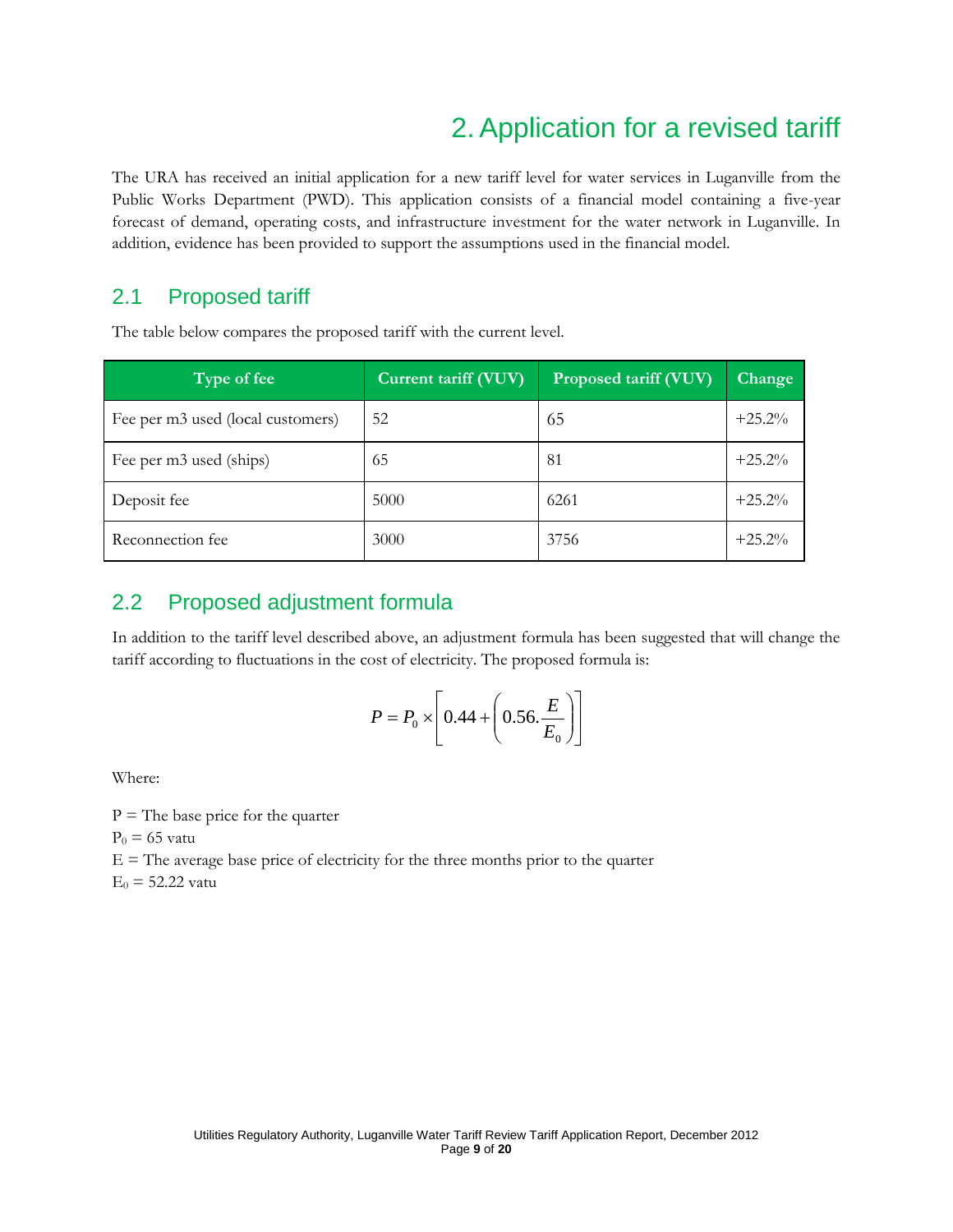## 3.Proposed tariff assumptions

### 3.1 Elements of the tariff methodology

The diagram below illustrates the different components of the tariff setting methodology and how they interact.



The tariff calculation methodology is described in detail in the *Luganville Tariff Review Framework Paper*.

### 3.2 Quality

PWD have stated that the cost forecasts included in the tariff application are designed to deliver an improvement to the level of quality. The amount of the improvement has not yet been quantified.

### 3.3 Demand forecast

The basis of the tariff calculation is a forecast of the demand for water. To calculate total demand, each component of demand is described below with forecast assumptions from PWD.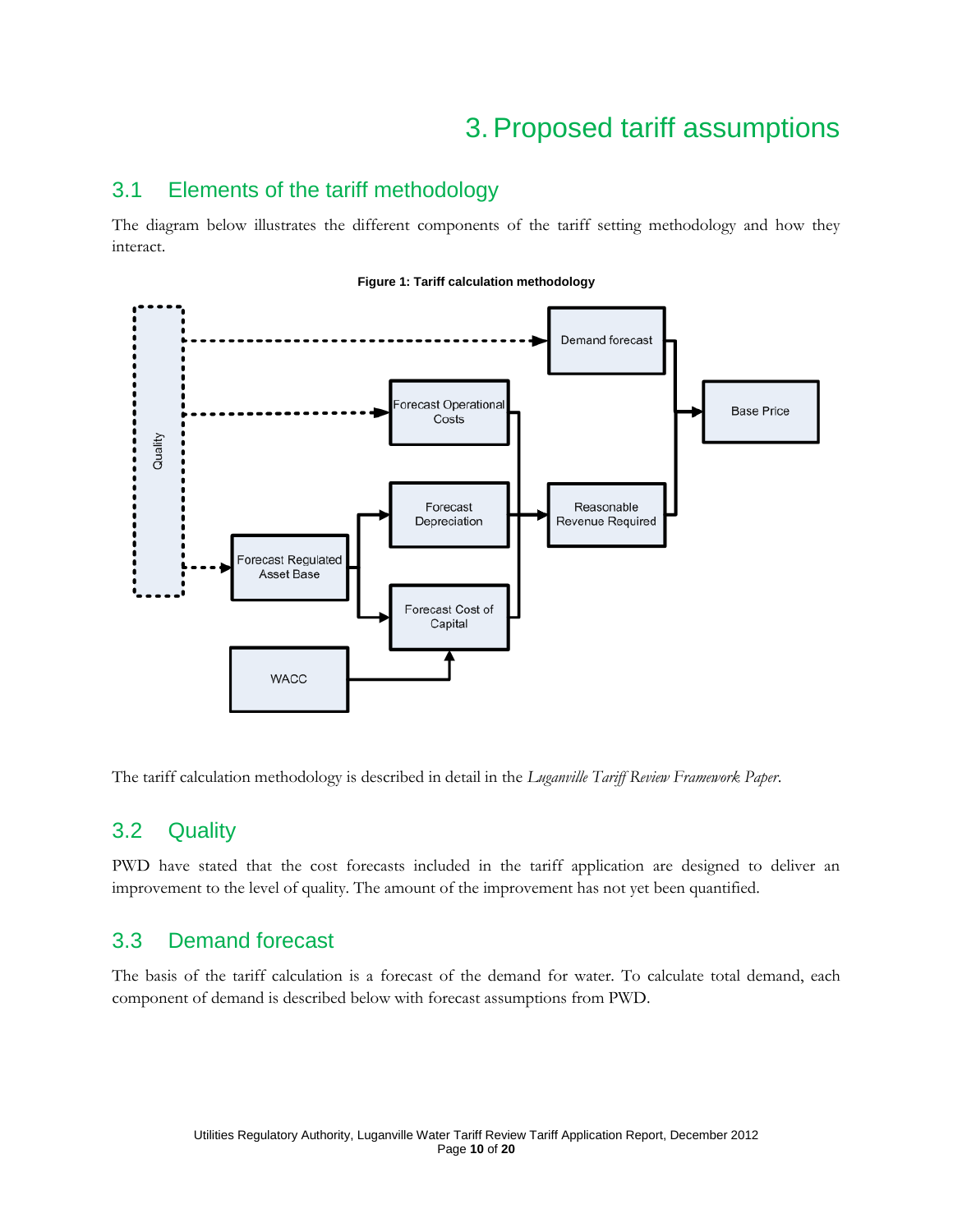#### 3.3.1 Number of customers

The number of customers is broken down into two categories in the financial model: local customers and ships. "Local customers" is the number of water account holders with PWD. "Ships" is the number of foreign ships that have water supplied by PWD in Luganville.

Demand in the tariff application financial model from PWD assumed the following growth rates per year for each of the categories.

| Customer group  | Assumed annual growth rate |
|-----------------|----------------------------|
| Local customers | $3.43\%$                   |
| Ships           | $7\%$                      |

Local customers are assumed to grow annually at a rate of 3.43%. This assumption is based on the average population growth rate of Vanuatu as a whole from 2009 to 2012. This assumes that Luganville will grow at the same rate as the rest of the country, that average household sizes remains constant and that the subscription rate for water customers remains the same. The calculation of the forecast growth rate is shown in the table below:

| Year           | Population |
|----------------|------------|
| 2009           | 234,023    |
| 2012           | 258,925    |
| CAGR 2009-2012 | 3.43%      |

*Source: 2011 Annual Development Report, 2011, p.48*

PWD has assumed the number of ships to grow at a rate of 7% per year. The 7% per year is the forecast annual increase in cruise ship visits to Vanuatu from the Vanuatu Tourism Office.

#### 3.3.2 Average consumption per customer

The average consumption per local customer is assumed to increase at a 0.79% rate per annum and 0% average annual consumption growth rate for ships.

| Customer group  | Assumed annual growth rate |
|-----------------|----------------------------|
| Local customers | $0.79\%$                   |
| Ships           | $0\%$                      |

Consumption by local customers is assumed to increase in line with overall forecast GDP growth in Vanuatu.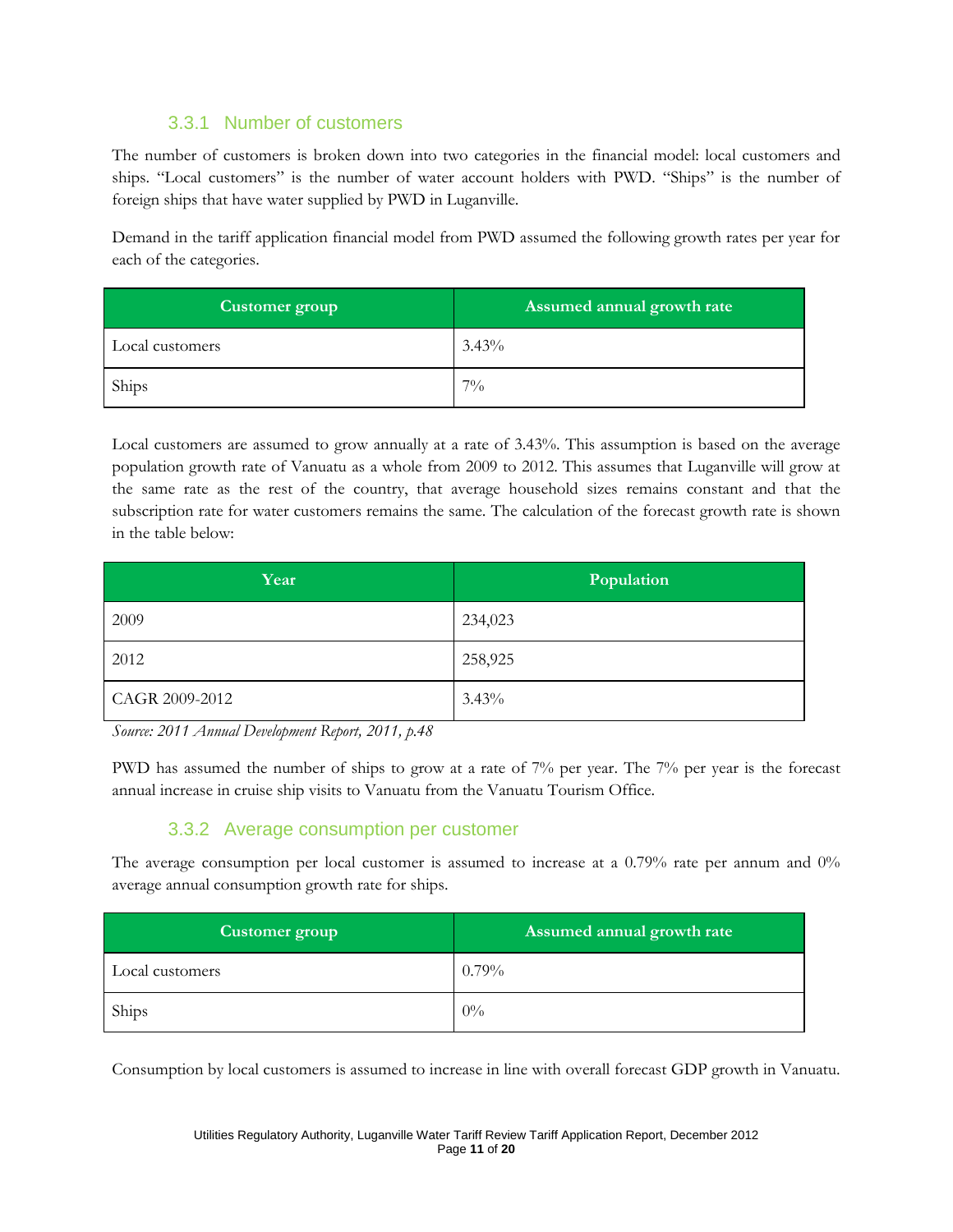The average consumption growth rate is calculated by stripping out the impact of 3.43% population growth from the GDP forecast.

| Year | GDP growth forecast |
|------|---------------------|
| 2012 | $4.5\%$             |
| 2013 | $4\%$               |

*Source: Government of Vanuatu, Annual Development Report 2011*

The forecast average consumption for ships is assumed to be constant through the forecast period.

#### 3.3.3 Reconnections

Reconnection fees are charged to customers who have been previously disconnected. These fees constitute a revenue stream, and the value of the fee is assumed to move in proportion to the tariff charged per m<sup>3</sup> of water. No information on reconnection rates have been provided by PWD, so 0% has been assumed in the model.

#### 3.3.4 Losses

Two kinds of water losses are forecast: the difference between the amount of water pumped and the amount of water delivered to customers (leakages); and the difference between the amount of water shown on customer meter readings and the amount billed for (billing losses).

#### Leakages:

Leakage accounts for the difference in the amount of water pumped and water delivered to customers. The assumed leakage rate is 42% of the total amount of water pumped. This is based on a bottom-up water balance.

| Item                  | Amount              |
|-----------------------|---------------------|
| Volume pumped per day | 4,128.13 kilolitres |
| Daily water losses    | 2,969.84 kilolitres |
| Losses                | 42%                 |

*Source: Water Loss Management, Sectorisation, Metering and Logging Program – Stage 1 Report – Luganville.*

#### Billing losses:

Billing losses is the difference between the amount recorded on water meters and the amount billed to customers. The forecast assumption is equal to the average billing losses recorded by PWD from January 2008 to September 2012.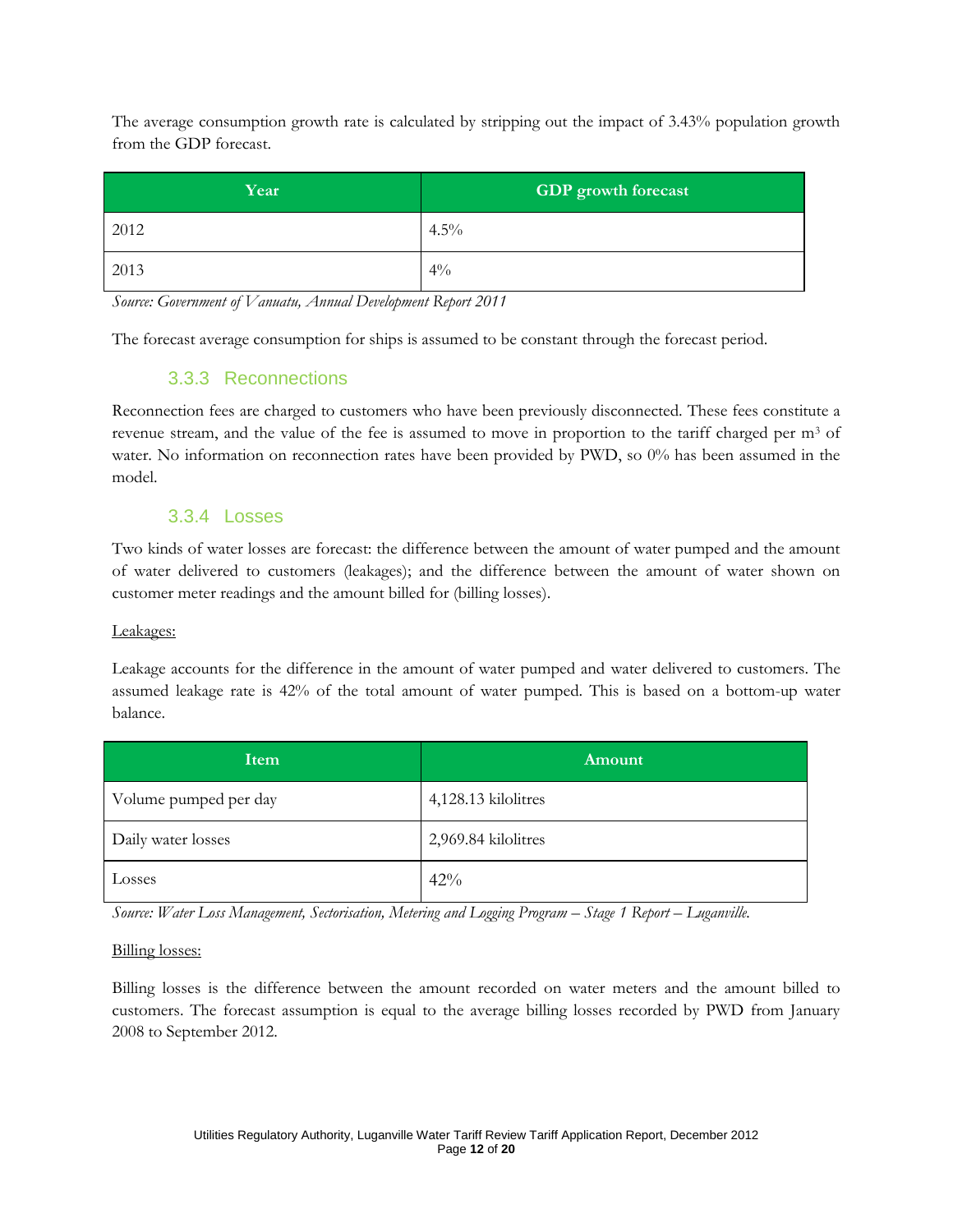|                          | 2008  | 2009     | 2010  | 2011     | 2012     | Avg.  |
|--------------------------|-------|----------|-------|----------|----------|-------|
| Average % billing losses | 8.43% | $7.63\%$ | 6.76% | $6.92\%$ | $3.16\%$ | 6.82% |
| $\sqrt{2}$<br>TITZZ      |       |          |       |          |          |       |

*Source: PWD*

Billing losses for local customers are forecast to be equal to the average billing losses recorded by PWD from January 2008 to September 2012. Billing losses for ships is assumed to be 0%.

## 3.4 Operating Costs Forecast

The operational cost forecast estimates the reasonable costs of providing water services in Luganville. It is a summation of the forecasted electricity costs, staff costs, and materials costs.

PWD have provided forecasts on their operational costs. Below is the overall operational costs forecast for the next five years starting in 2013 based on the PWD forecasts.

| 2013       | 2014       | 2015       | 2016'      | 2017       |
|------------|------------|------------|------------|------------|
| 42,022,707 | 43,908,421 | 45,840,381 | 47,820,562 | 49,851,022 |

#### 3.4.1 Electricity costs

Electric pumps are used to extract water from boreholes and transfer it to reservoirs. The cost of the electricity required is determined by the amount of the water needed to be pumped and the electrical efficiency of the system.

The amount of water pumped is calculated using the forecast consumption and assumed leakage rate.

PWD have supplied historical electricity bills for the period January to June 2012, which can be used to calculate the kWh consumed for those months.

| Month         | <b>Electricity bill</b> | kWh consumed |
|---------------|-------------------------|--------------|
| January 2012  | 2,234,871               | 55,225       |
| February 2012 | 2,102,828               | 51,255       |
| March 2012    | 2,211,724               | 53,984       |
| April 2012    | 2,157,144               | 52,004       |
| May 2012      | 2,265,823               | 55,232       |
| June 2012     | 2,219,002               | 54,177       |

*Source: PWD*

Using records of historical water consumption and the leakage assumption of 42%, is then possible to calculate the historical rate of kWh used per m<sup>3</sup> of water pumped.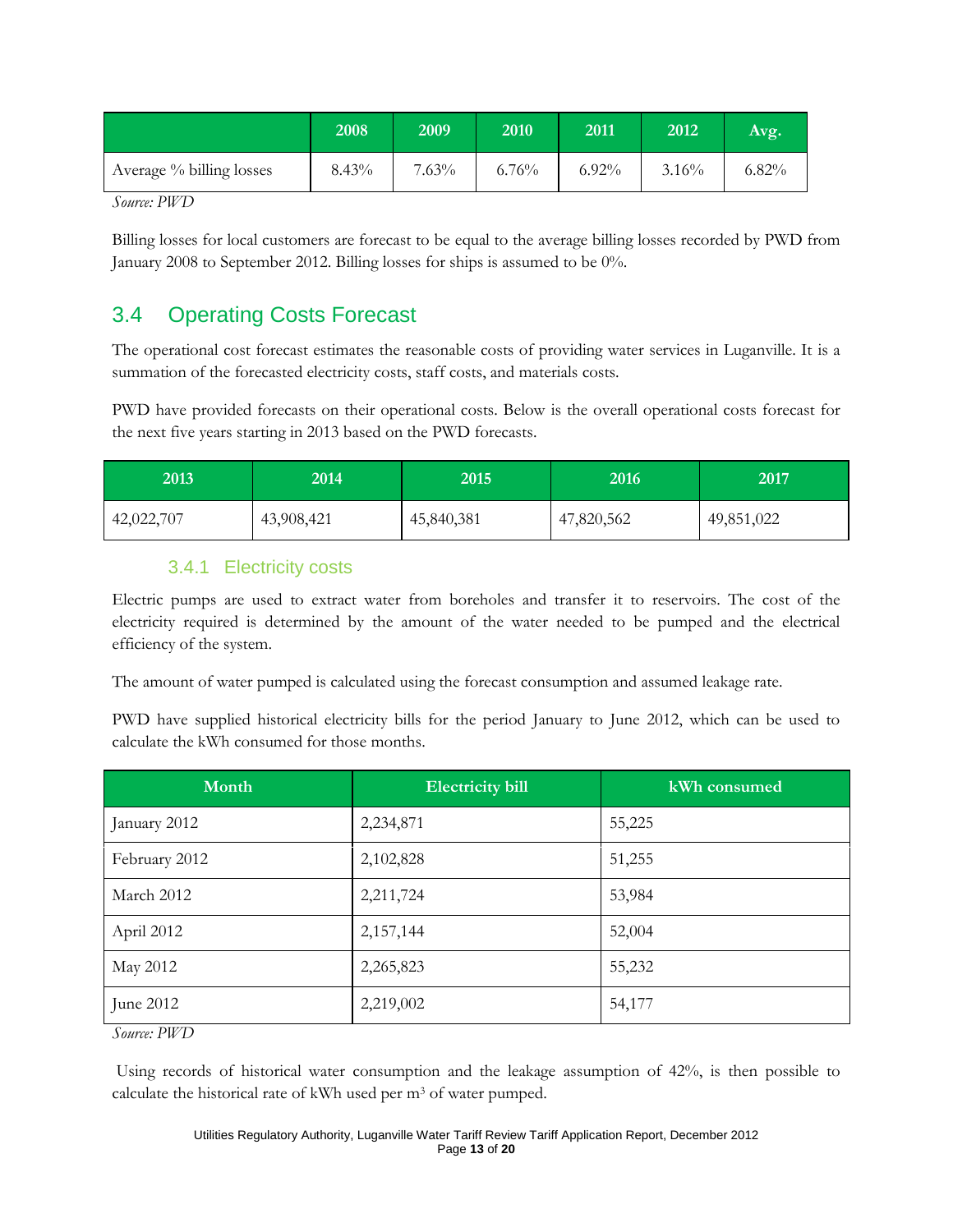|                                | Q1 2012 | Q2 2012 |
|--------------------------------|---------|---------|
| Electricity used, kWh          | 160,464 | 161,413 |
| Water consumed, m <sup>3</sup> | 179,291 | 224,989 |
| Losses rate, $\%$              | 42%     | 42%     |
| Water pumped, m <sup>3</sup>   | 309,122 | 387,912 |
| kWh per m3                     | 0.52    | 0.42    |

*Source: PWD*

The forecast for kWh per m3 of water is based on the average of Q1 and Q2 2012, which is 0.468.

The price of electricity used in the financial model is the latest available price from December 2012. There is also an assumption that the subscribed power of 135kVA will not change in the forecast period.

The forecasted electricity cost over the tariff period is:

| 2013       | 2014       | 2015       | 2016'      | 2017         |
|------------|------------|------------|------------|--------------|
| 24,980,077 | 25,952,919 | 26,967,200 | 28,024,688 | 29, 127, 228 |

#### 3.4.2 Staff costs

Staff costs are the wage and overtime costs of staff directly involved in the provision of water.

PWD forecast an increase in the number of designated staff from 6 to 10. It is assumed that the increase will occur at the beginning of the forecast period in 2013 and will remain at that increased amount to the end of the forecast period.

The estimated average salary per staff is VUV 220,690 per quarter. It is also assumed that 50% of staff will receive an incremental VUV 40,000 per month increase every year.

Overtime allowance per staff is estimated to remain the same at VUV 93,600 per quarter through the forecast period.

The total staff costs included in the model are shown in the table below:

| 2013       | 2014'      | 2015       | 2016'      | 2017       |
|------------|------------|------------|------------|------------|
| 12,871,632 | 13,671,632 | 14,471,632 | 15,271,632 | 16,071,632 |

#### 3.4.3 Materials costs

Material costs are the costs of consumable materials used for operating and maintaining the water supply system that are not capital investments. This includes fuel costs, water treatment costs, and other materials costs.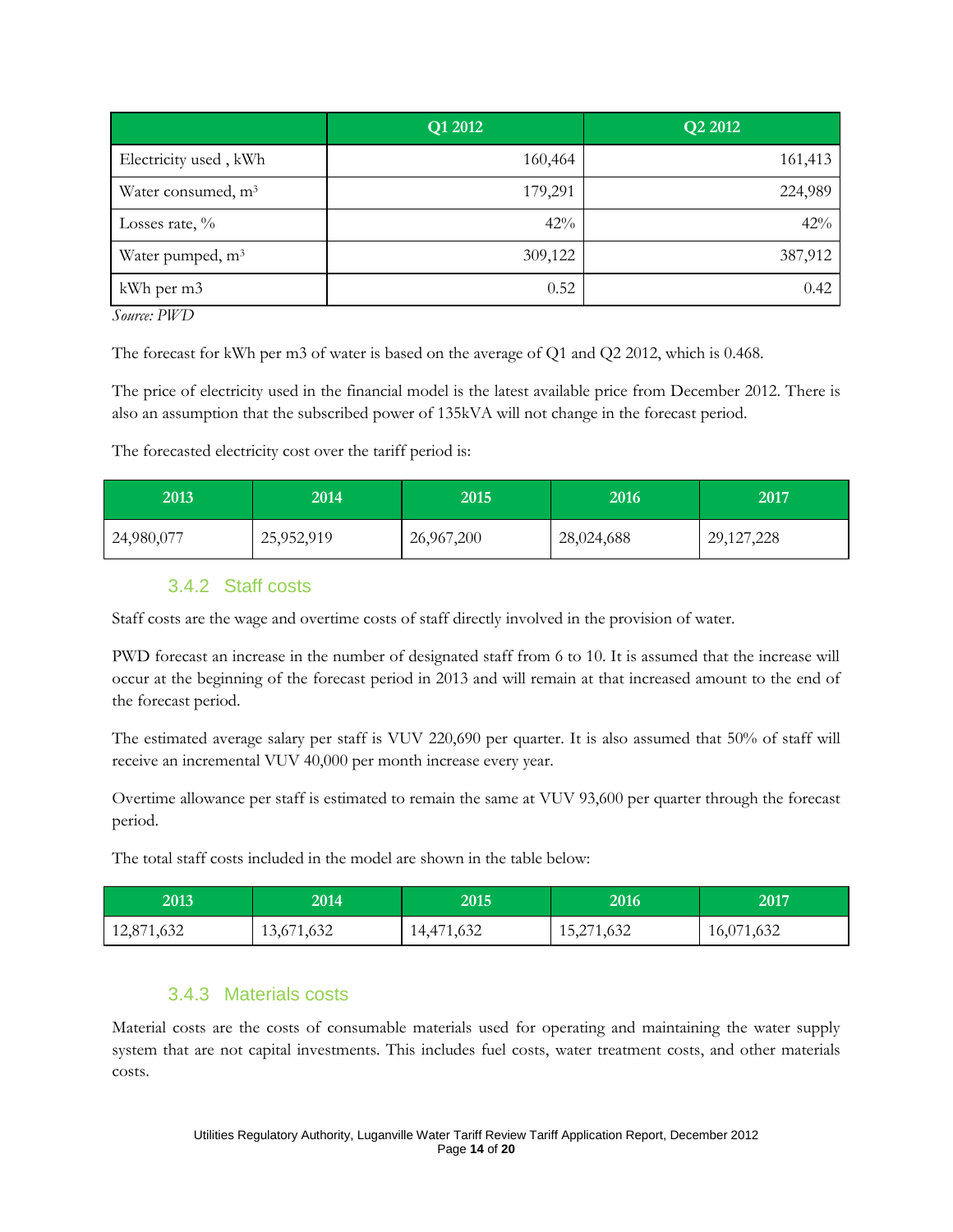PWD estimates that the fuel cost will remain at VUV 324,000 per quarter assuming that the current price of fuel will remain on average at 150vt/L over the course of the tariff period.

Chemicals such as sodium hypochlorite are used to treat the water. The cost of these chemicals has been estimated based on information provided by.

| <b>Item</b>                                                | <b>Value</b>              |
|------------------------------------------------------------|---------------------------|
| Amount of chemicals used per day                           | 40 litres                 |
| Forecast m3 water pumped Q1 2013 per day                   | 3,604.8                   |
| Amount of chemical used per m <sup>3</sup> of water pumped | $0.011$ litres            |
| Price of chemicals                                         | VUV 35,775 for 200 litres |

*Source: PWD*

The forecast cost of chemicals for water treatment is shown in the table below:

| 2013      | 2014'     | 2015'     | 2016      | 2017      |
|-----------|-----------|-----------|-----------|-----------|
| 2,652,880 | 2,765,752 | 2,883,432 | 3,006,124 | 3,134,044 |

The office equipment cost is estimated to be VUV 48,279 per quarter and is assumed to remain the same during the tariff period.

The cost of water and safety boots for the PWD team is forecast to be VUV 7,251 per quarter.

The forecast total materials cost is shown in the table below:

| 2013      | 2014      | 2015      | 2016      | 2017      |
|-----------|-----------|-----------|-----------|-----------|
| 4,170,998 | 4,283,870 | 4,401,550 | 4,524,242 | 4,652,162 |

### 3.5 Infrastructure

The tariff application contains no value assigned to any installed water network assets. This is subject to continued investigation.

PWD have assumed a value of VUV 2,640,000 per year for capital expenditure on the water network on items such as meters, valves, pipes, etc. It has been assumed that this value is equal to the depreciation value of all installed assets.

### 3.6 Cost of Capital

As there is no asset value provided in the tariff application, there are no assumptions provided with regards to the cost of capital.

The Authority will continue to work with PWD and consult with other stakeholders to establish what a reasonable assumption for cost of capital should be with regards to water services in Luganville.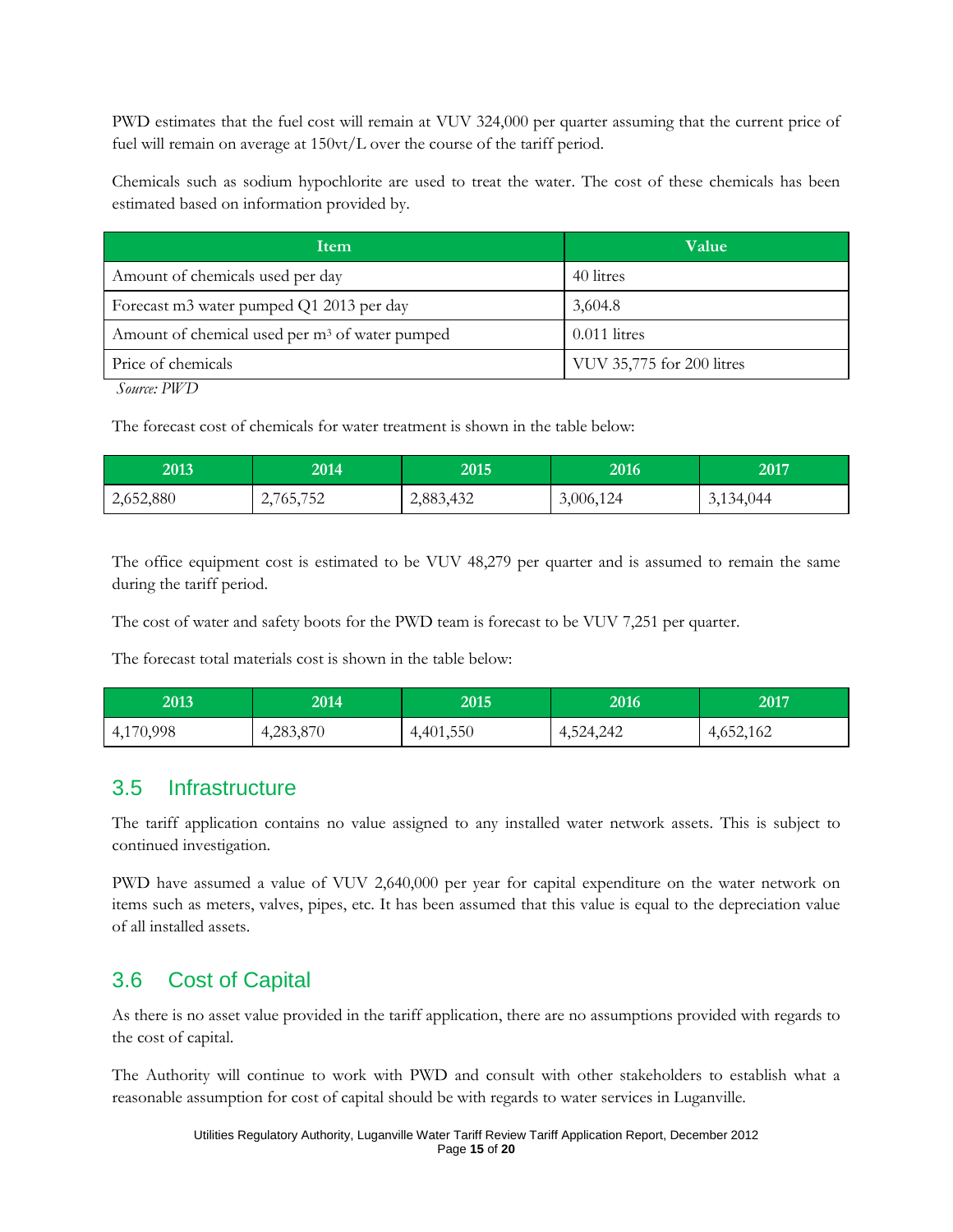### 3.7 Required Revenue

The estimated revenue required to finance water services in Luganville is calculated according to the following table:

|                        | 2013       | 2014         | 2015       | 2016       | 2017       |
|------------------------|------------|--------------|------------|------------|------------|
| Operating costs        | 42,022,707 | 43,908,421   | 45,840,381 | 47,820,562 | 49,851,022 |
| Depreciation           | 2,640,000  | 2,640,000    | 2,640,000  | 2,640,000  | 2,640,000  |
| Cost of Capital        | $\theta$   | $\theta$     | $\Omega$   | $\theta$   | $\theta$   |
| Provisions             | $\theta$   | $\Omega$     | $\Omega$   | 0          | $\theta$   |
| Bad debt               | $5.68\%$   | $5.68\%$     | $5.68\%$   | $5.68\%$   | $5.68\%$   |
| Total required revenue | 47,199,549 | 49, 192, 371 | 51,234,067 | 53,326,722 | 55,472,512 |

#### 3.7.1 Provisions

The current PWD budgeting cycle makes no allowances for any kind of provisions, so a zero value has been assumed in the model. The Authority will continue to work with PWD and other stakeholders to establish a reasonable level of provisions for water services in Luganville.

#### 3.7.2 Bad debt

Bad debt is defined as lost revenue from bills that are not paid by customers. It is normal to expect some level of bad debt for any utility.

The bad debt calculation is based on the following data from PWD:

| Total amount invoiced from   | Total payments received from | Difference,   |
|------------------------------|------------------------------|---------------|
| $01/01/2008$ to $23/11/2012$ | $01/01/2008$ to $23/11/2012$ | $\frac{0}{0}$ |
| VUV 200,015,981              | VUV 188,650,548              | $5.68\%$      |

*Source: PWD database*

### 3.8 Tariff Structure

The tariff structure proposed by PWD is unchanged from the current structure.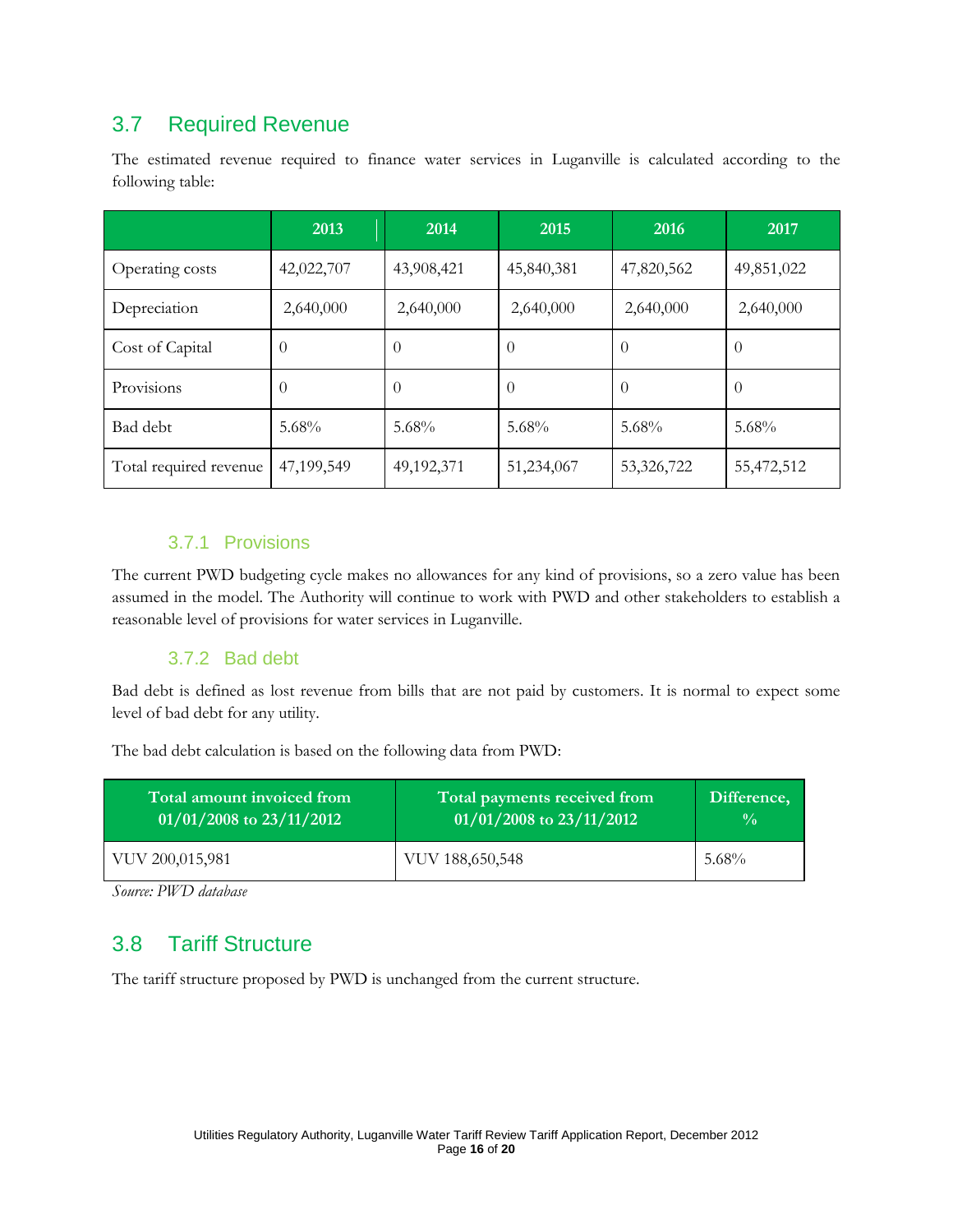| Type of fee                       | <b>Tariff rate</b> |
|-----------------------------------|--------------------|
| Fee per m3 used (local customers) | $1.25$ x P per m3  |
| Fee per m3 used (ships)           | 1 x P per m3       |
| Deposit fee                       | 96 x P             |
| Reconnection fee                  | 58 x P             |

## 3.9 Adjustment formula components

The proposed adjustment formula is designed to adjust the tariff according to fluctuations in the price of electricity. The coefficients in the formula are based on the following values

|                    | Total cost over 5 years | Coefficient |
|--------------------|-------------------------|-------------|
| Non-adjusted costs | 107,590,982             | 0.42        |
| Electricity costs  | 135,052,112             | 0.58        |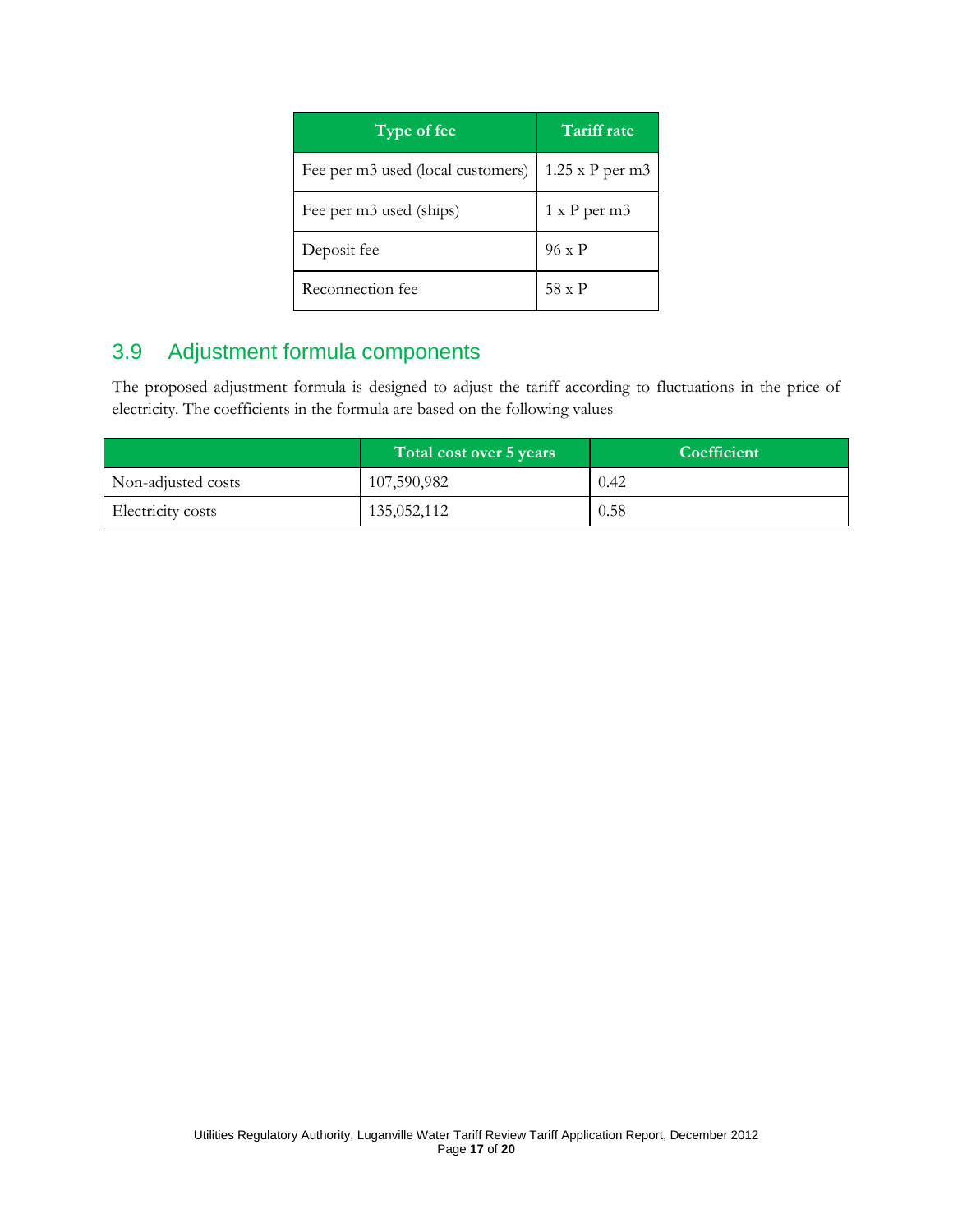## 4.Proposed tariff implementation

PWD have proposed the following conditions to implement the new tariff:

- No changes will be made to the tariff in 2013;
- PWD will request a specific budget line for water services in Luganville for 2014;
- PWD will use the assumptions in the financial model in their submission for their 2014 budget from the public fund;
- This budget submission will be equal to the amount defined in the model for 2014;
- The tariff level will be adjusted according to any difference between the budget requested and the budget assigned from the public fund;
- The new tariff will be come into effect on 1st January 2014; and
- In subsequent years, the tariff will be adjusted according to any differences between the budget approved for water services in Luganville and the forecasts in the financial model.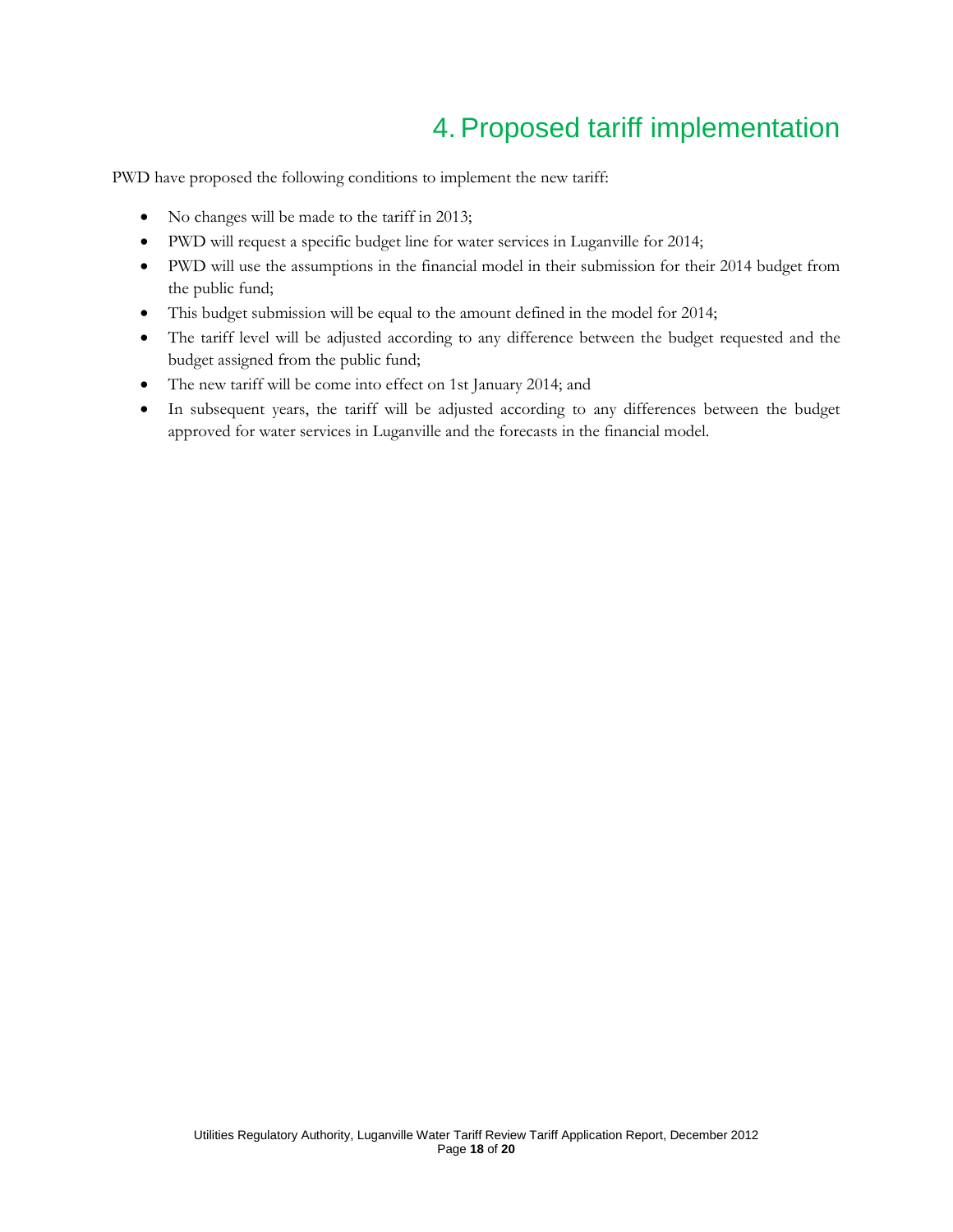## 5. Consultation Process

In order to actively gather the views of stakeholders, the Authority will conduct an extensive consultation process. This is in line with the Authority's Charter of Consultation and Regulatory Practice, and will include the following activities:

- Published papers will be made available in the Authority's office and on the website[:](http://www.ura.gov.vu/) [www.ura.gov.vu](http://www.ura.gov.vu/);
- A press release explaining all published papers and inviting responses from the public will be sent to media organisations;
- Papers will be emailed to all stakeholders that have provided an email address;
- Text message alerts will be sent to all stakeholders who have provided mobile phone contact details; and
- Meetings will be requested with senior government stakeholders including the ministers, Director-Generals and Directors of relevant government departments.

All stakeholders will be requested to provide any comment and ask any questions through a range of communication channels. Based on the response from stakeholders, the Authority may arrange further briefing sessions to facilitate the gathering of feedback from interested stakeholders.